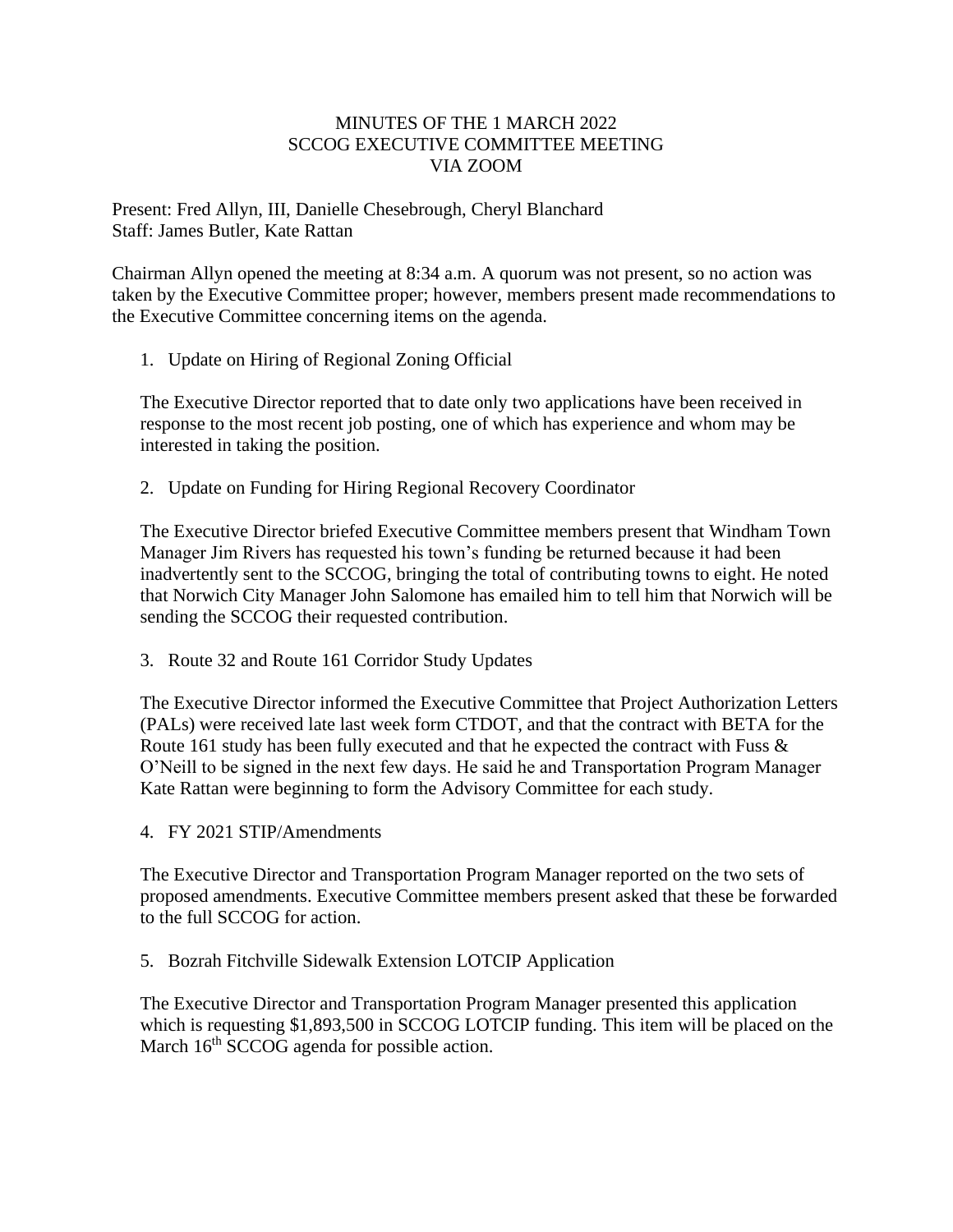## 6. BBBRC Grant Application Match

The Executive Director reminded that the SCCOG had approved of this grant application by adoption of a resolution at last month's meeting. The SCCOG project is one component of seCTer's BBBRC grant which has additional components. He said the SCCOG is requesting \$536,800 from EDA for its proposed "Thames River Region Offshore Wind Industry Cluster Site Predevelopment Assistance & Digital Dashboard" which requires a 20% or \$134,200 match. He said he has made it clear to seCTer form the outset of SCCOG's involvement that the SCCOG had not budgeted funds for this required match. seCTer and the State are partnering with the energy company Avangrid which has committed funding to the State for the development of the offshore wind industry in Connecticut, and which has verbally stated that it would provide SCCOG this required match from these funds. The Executive Director stated that while the SCCOG has accepted private funding in the past, he could not recall it having done so in conjunction with a grant application and in such a large amount. He felt that the SCCOG should be aware of where the proposed match was coming from and that the board should take an action approving of its acceptance. Members of the Executive Committee present discussed with the Executive Director whether or not there were any conditions attached to the offer of the match, and he said that there had been no such indication by the Avangrid official that any would be required. It was agreed that this should staff should include this proposed match in submission of the grant application EDA's March 15<sup>th</sup> deadline, but that the full SCCOG board would consider this for action at their March 16<sup>th</sup> meeting, and if for some reason they do not approve of accepting the match the SCCOG application will be withdrawn.

## 7. I-95 PEL Study

The Executive Director referred to the handout in the agenda packet concerning this Planning and Environmental Linkages (PEL) study which CTDOT has just initiated. This PEL will study and make recommendations for the section of I-95 form the Connecticut River to the Rhode Island State Line. He said that staff will inform the SCCOG throughout this study process.

8. Goldstar Bridge Pedestrian Upgrade Study Update

The Executive Director summarized a memorandum from the Transportation Program Manager to the Executive Committee.

9. SCCOG Participation in State of Connecticut Deferred Compensation Section 457 Plan

The Executive Director said that when revising the SCCOG Personnel Policies last summer, he was reminded that at one point around 2008, the SCCOG had revised the Personnel Policies to allow the establishment of a supplemental retirement plan in addition to MERS, but this was never done because of the economy at that time. He said he recently contacted his fellow COG Executive Directors to see if and what types of retirement plans they offer their employees and discovered that several provide their employees to join the State's Deferred Compensation Plan, to which political subdivisions like COGs can become